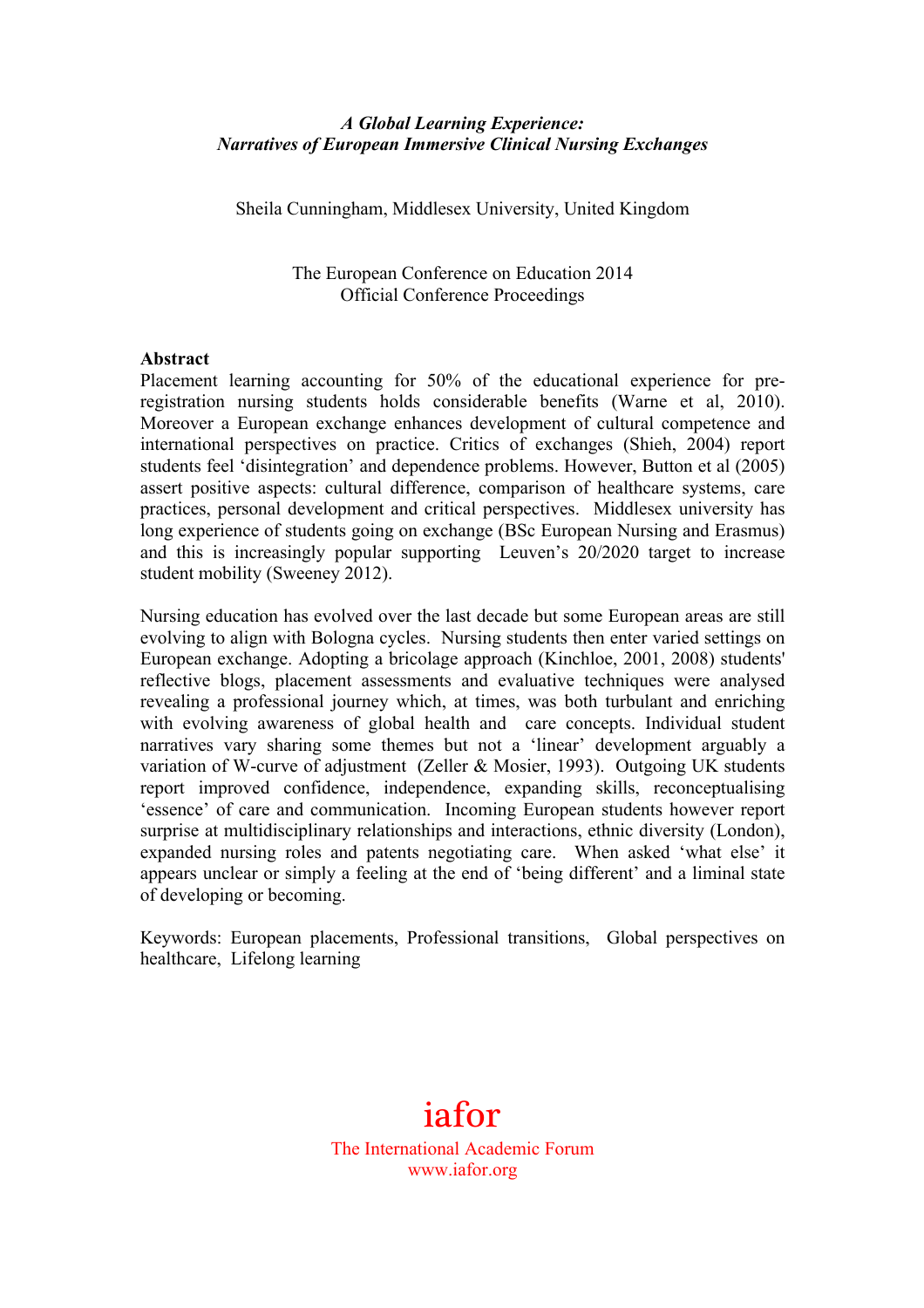#### **Introduction**

The Treaty of Rome signed by six nations in 1957 set in motion the economic and political integration of western Europe evolving to that state which although controversial has culminated in an integrated European market . The European Union (EU) currently comprises of 27 culturally different member states. Within this context whilst population health has improved in recent decades challenges remain from increasing diversity, ageing and socioeconomic changes across Europe. Inequalities in income, education, housing and employment have directly or indirectly affected public health (Mladovsky et al, 2009). Globalization has resulted in increased migration (voluntary to involuntary) ranging from refugees, asylum seekers, internally displaced persons and stateless persons (Pacquino, 2008) all of whom have multiple physical, psychological and sociocultural needs as a result. Furthermore globalization is increasingly dictating academic and professional requirements for graduates in knowledge and professional cross-cultural skills and attitudes without sacrificing quality and safety (Greatrex-White, 2008).

Nurses' knowledge and awareness of health needs is paramount to their professional role. Furthermore a responsive and reflexive approach to practice is required at a number of levels: individual nurse-patient encounters, macro-level organisational involvement and wider societal influences and interventions. The demographic changes in the UK and across Europe reinforce the need not only a global awareness of the issues but also of cultural and integrative approaches to care for competent practice. Whilst this is core to all nursing programmes in the main across Europe it is a requisite for qualification to practice in the UK (NMC, 2010). Greatrex-White (2008) argues whilst it is accepted that home institutions cultural training programmes and theoretical transcultural models can be effective in developing students' knowledge of other cultures the location within the classroom has limited impact for students of the caring professions.

Nursing like many professions, exhort lifelong learning to be responsive and effective in practice. Lifelong learners possess skills to flexibly respond to change, proactively develop their competencies and participate successfully in society (Redecker et al 2011). Opportunities such as European placement exchange provides this and narratives from student nurses engaging in this experiential process reflect these skills and qualities in a transformative way.

## **Learning Nursing**

Learning in placement provides 50% of the educational experience for pre-registration nursing students. The benefit of this experiential learning is considerable (Warne et al, 2010), the dimension of an exchange enhances development of cultural competence and international perspectives in practice. Critics of exchanges (Shieh, 2004) report students feel 'disintegration' and problems with dependence. However, Button et al (2005) assert positive aspects: cultural difference, comparison of international healthcare systems, care practices, personal development and critical perspectives of experiences. Middlesex university recognises this from long experience of students going on exchange (Erasmus) and increasing interest by students for clinical placement in Europe which fortunately also supports Leuven's 20/2020 target to increase student mobility (Sweeney 2012).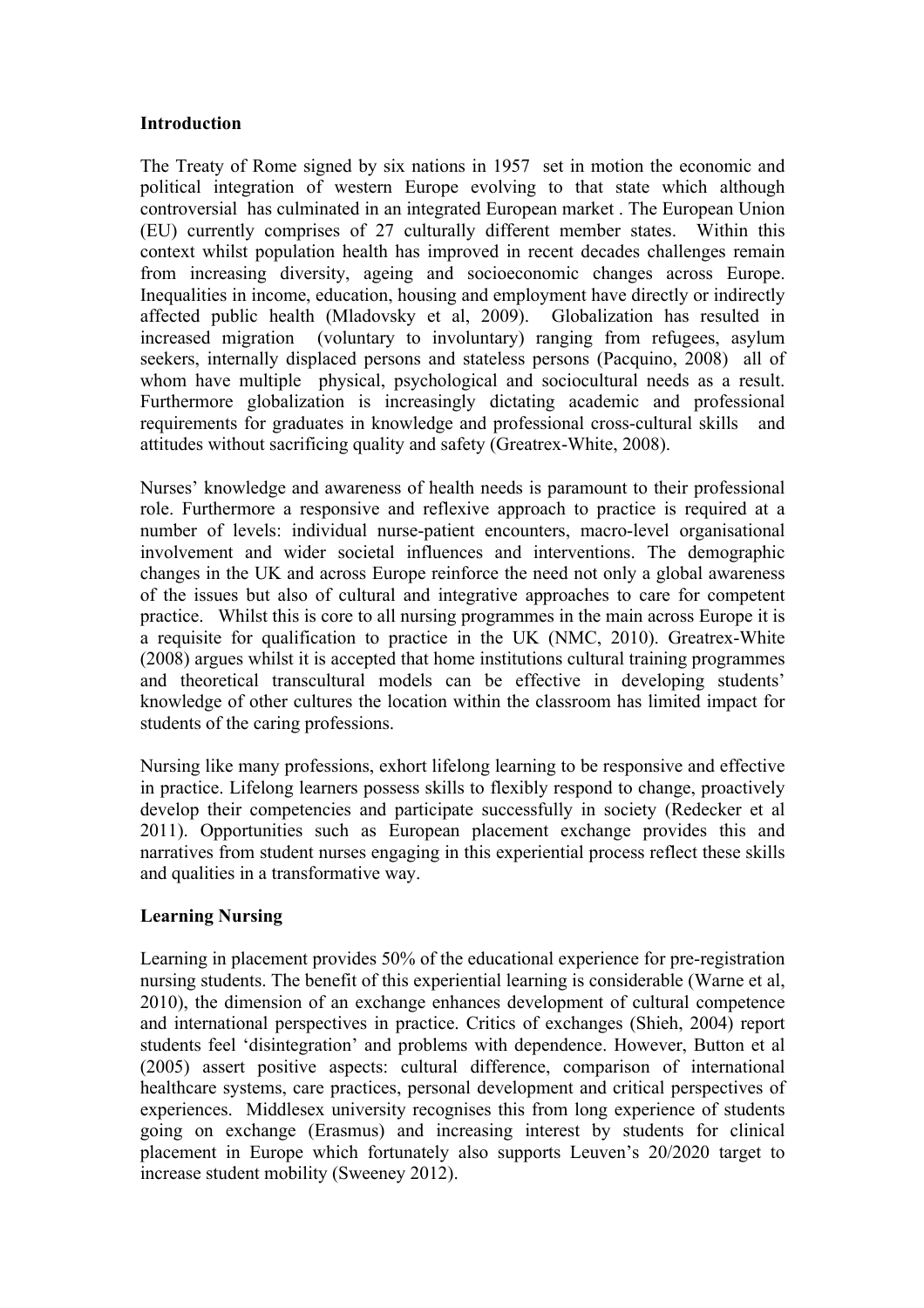Nursing education and preparation has evolved over the last decade. Reforms to higher education in 1999 aimed to create a comparable education system and academic awards across Europe which was recognised and transferable throughout (European Commission, 2012). Commonly referred to as the Bologna Process (from the city in which it was signed) the European Higher Education Area (EHEA) articulated three cycles of higher education (bachelor, masters and doctoral level) and the transferable European credits scheme (ECTS). This alongside other European nursing organisations influenced the development and movement of nursing to degree level study which is now the dominant professional education route in the UK. Currently some European areas are still evolving to come into line with Bologna cycles. Clinical learning environments, healthcare provision and supervisory systems vary across Europe (Salminen et al, 2010) with some nurse education situated within hospital nursing schools and others in universities However this is evolving more towards university. This then presents the varied setting which exchange nursing students enter on clinical placement both outgoing to host countries and incoming to the UK.

Several attributes and experiences are anticipated to be developed or at least encountered during exchange not in the least cultural exposure. Several researchers have claimed that exploring and confirming one's own cultural values and prejudices are essential to increasing awareness and cultural sensitivity towards others (Lenninger and MacFarland, 2002). This however does need a form of preparation as awarenesses do not 'occur' instantaneously yet how does one prepare students for this alongside the complexities of culture and beliefs, uncertainty, adaptation and personal and professional growth? Greatrex- White (2007) argues that exchange supersedes more passive home environment preparation awareness building of cultural appreciation and building criticality of one's own culture and practices and the impact of this on other cultures and one could add develop some form of cultural competence. Cultural competence is described as a continuous process (Koskinen et al, 2012) more a 'process not an event' (Campinha-Bacote, 2002 p.181) or rather a state of becoming. It has long been recognised that study abroad yields benefits to nursing not in least with reference to wider society and the various harsh realities of life and living but also to develop critical awareness and clinical reasoning and the core essence of nursing (Cowan, 2007). Campinha-Bacote (2002) argues that there are multiple interrelated elements to cultural competence: cultural awareness, cultural knowledge, cultural skill, cultural desire and finally cultural encounter. This final one is most relevant to this paper since the students by engaging with a six month exchange engage in an immersive cultural experience which enables nurses to directly engage with a variety or diverse populations and experience lifestyle, living and linguistic experiences and apply these to their professional practice.

This paper outlines a specific aspect of practice: nurse education and European exchanges. It explores incoming and outgoing (to the UK) students' experiences with the perspective of insights and effects from a European learning experience and cultural immersive experience. It originated with evaluation of students nurses immersive experiences and enabling more effective preparation for exchange. The key questions which were explored were: what are students perceptions of such experiences, to what extent has the experience influenced their view of nursing , health or themselves, do experiences differ between UK students going abroad and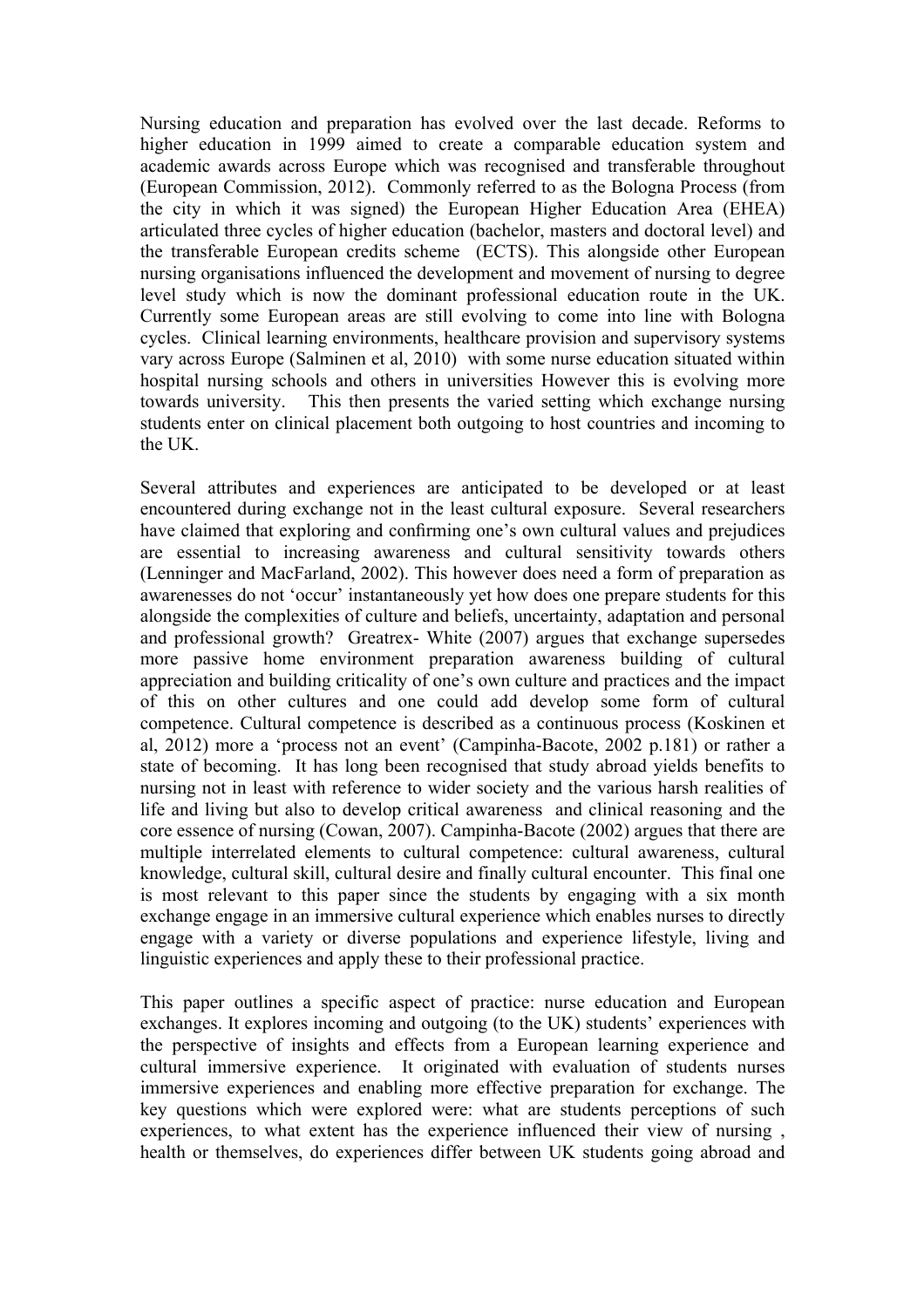European students coming to the UK and finally what 'else' is there to be learned from this experience?

## **Methodological approach**

This was not a formal research project yet having been inspired by Kinchloe's (2001) influential work on eclectic educational research approaches (bricolage) it enabled a less formal 'research' approach and a means to tap tacit knowledge and understanding of experiences using tools at hand and constantly reimaging and interpreting various 'artefacts' or 'data' respecting the complexity and contradictions of the lived world. As Denzin and Lincoln (1999) amongst others argue authentic bricolage follows several complex naturalistic approaches also acting as an eclectic strategy to add 'rigor, breadth, complexity, richness, and depth to any inquiry' (p.6). In its more authentic sense it relies on methodological practices explicitly based on eclecticism, emergent design, flexibility and plurality (Rogers, 2012).

This was a small group of students. Twelve UK students and ten European nursing students from European countries. This evaluative data is form one year group and reflects a brief snapshot which is aimed to build up a more substantial understanding in subsequent years as exchanges expand.

Bricolage research, as conceptualized by Denzin and Lincoln (1999) and further theorized by Kincheloe (2001; 2004; 2008) and Berry (2006; 2011), can be considered a critical, multi-perspectival, multi-theoretical and multi-methodological approach to inquiry. For Kincheloe (2004), human knowledge construction does not lead to universal 'truths' nor can it be considered a linear or tidy process and that knowledge is temporal and culturally situated (Kincheloe, 2008). The 'tools' used here reflected the records of experiences students during the exchange period: online reflective blogs, practice refection accounts (placement learning), focus group and formal evaluation (using a nominal group technique lead by the students. Nominal Group Technique (NGT) requires direct participant involvement, in a way that is nonhierarchical, and where all participants have an equal voice and all responses to the posed question (elucidating positive and not positive experiences to this exchange period) have equal validity (Harvey and Holmes 2012, Perry and Linsley 2006).

## **Analysis**

This followed an inductive process to examine the whole experience to reach the ideas and feelings of those involved. Since it was students narratives or stories which convey the meanings shared elements emerged as 'themes' and students themselves offered 'themes in the evaluative NGT. Narrative analysis as fits 'bricolage' approach with the recognition that it is one understanding or interpretation of words and phrases from students. Each reflection and blog was read carefully identifying 'meaningful units' and loosely termed 'themes' elicited. This was independently reviewed by a peer and finally discussed with (UK) students for congruence and sense of the narratives they offered. Accounts were highly individual but it seems they were making sense of similar phenomena. The interpretation is subject to my own view of the students' experiences and my own position as lecturer and my own biases from professional experience, cultural and personal experiences in the world. During the whole analysis and interpretative process the blogs and reflections were interrogated,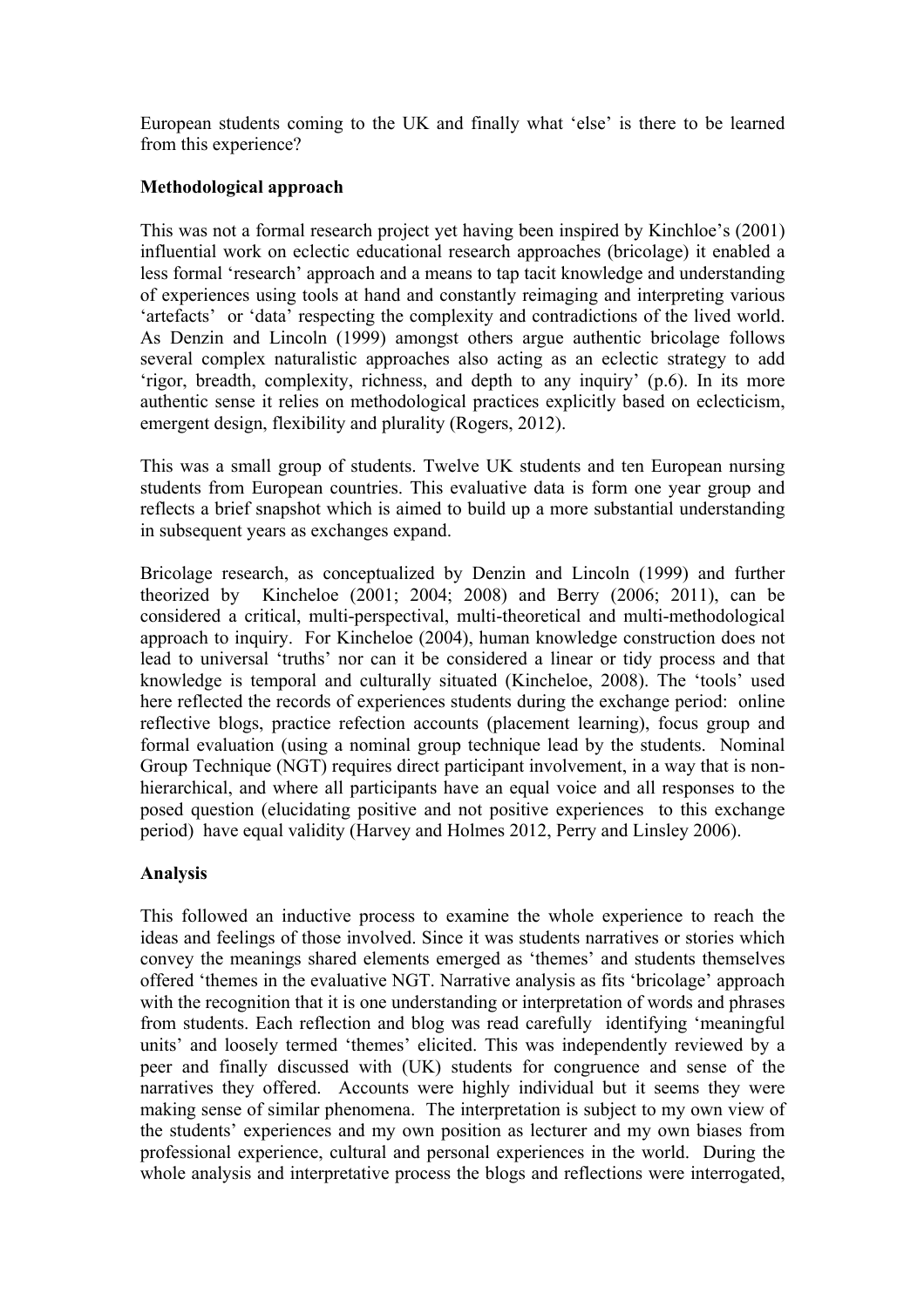the emotions and 'sense' students were making by asking What did they understand about study abroad? What sense or meaning are they giving to events/feelings/awareness's? What elements have changed for them and what is the process of change? It is noticeable that some 'structures' were in conflict with each other: feeling welcome yet feeling isolated. In this paper the notation or prefix 'UK' denotes quotes from UK nursing students and 'EU' for the European incoming students.

## **Professional journey**

When asked to complete a final evaluate process using a nominal group technique the students readily took the opportunity to delve into each other's experiences to sort and discuss and then summarise them under what was positive and enriching about the exchange versus what was not and how this could be improved. The key results can be seen in table 1. Overwhelmingly the positive superseded the negative and on closer examination and a post evaluation focus group discussion revealed that the positive and negative were often two sides of the same phenomena (homesick and isolation yet making new relationships) revealing a temporal point in the exchange reflective of a transitioning of an at times turbulent journey towards positivity.

Table 1: UK Student summarised results of Nominal Group Technique evaluating exchange experiences (ranked and top 4 shown).

| <b>Positive/enriching aspects</b> |                        |            | <b>Negative/blocking aspects</b> |                         |     |  |
|-----------------------------------|------------------------|------------|----------------------------------|-------------------------|-----|--|
|                                   | 1. Seeing and learning |            |                                  | 1. Adapting and feeling |     |  |
|                                   | new nursing ways and   |            |                                  | isolated                | and |  |
|                                   | approaches             |            |                                  | homesick                |     |  |
|                                   | 2. Experiencing        | а          |                                  | 2. Returning home       |     |  |
|                                   | different              | culture    |                                  | 3. Expense              |     |  |
|                                   | (food,                 | living,    |                                  | 4. Confusing teaching   |     |  |
|                                   | language)              |            |                                  | environment             |     |  |
|                                   | 3. Making              | new        |                                  |                         |     |  |
|                                   | relationships          |            |                                  |                         |     |  |
| 4.                                | New                    | travelling |                                  |                         |     |  |
|                                   | opportunities          |            |                                  |                         |     |  |

Students recorded their professional journey reporting at times, turbulent journeys and experiences reminiscent of the W-curve of adjustment (Zeller and Mosier, 1993) with exhilaration and periods of feeling low and isolated. This occurred both on going to the host country but also on return to the home country although it must be acknowledged this was only followed up with UK students. European students appeared to have issues with adapting and reflected this pattern but it is unknown if this persisted in the return to their home surroundings. This points to a longer term impact of an exchange experience and for some students the process of adapting revealed a transformation or realisation of skills and qualities they did not appreciate they had (or developed). These point towards a positive coping approach resonant where personal qualities of coping and resilience reported by McCann et al (2013) enable a management of negative effects of stress. In a profession as stressful as nursing is a valuable attribute particularly in the light of unpredictable futures and situations.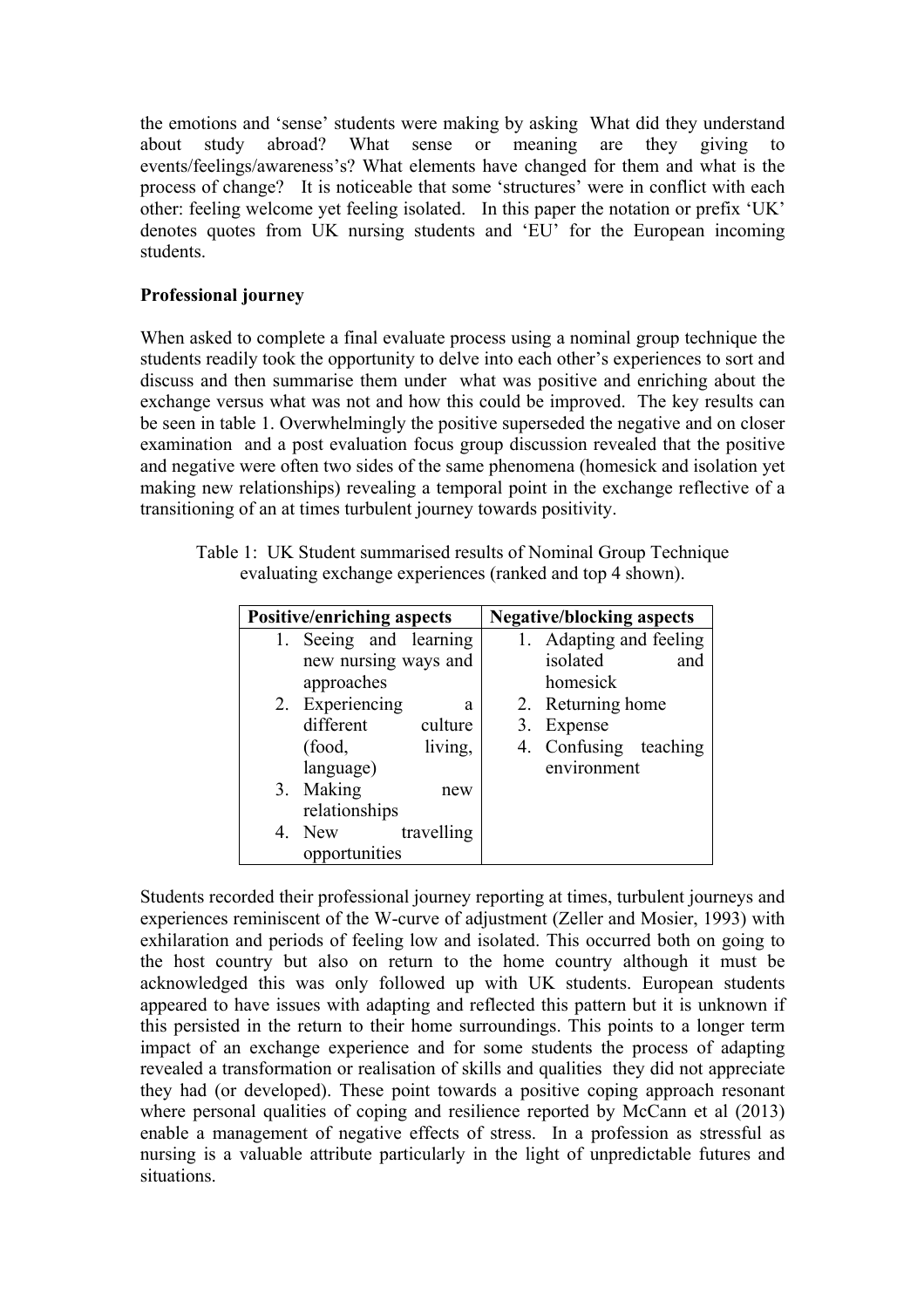Themes which emerged from the student narratives vared. UK students report improved confidence and independence, expanding skills-base, reconceptualising 'essence' of care and dimensions of communication. The incoming European students reported increased independence, different multidisciplinary relationships, diversity of ethnicity (London), expanded role of nurses and surprise at patents negotiating care. These reflect the future skills of flexibility and learning to learn and reflection and new learning patterns for life wide and lifelong learning proposed by Redecker et al (2011) in preparing for the future. This evaluation strongly suggest emerging themes congruent with criteria (Mezirow, 2000; Cranton, 2006) for long-term transformational learning

#### **Orientation and disorientation – experiencing transition**

Moving to another country for such an immersive experience is bound to cause feelings of anxiety and anticipation. Literature on international exchanges is replete with models of student response to this which can be simply summarised as empowering and positive or devastatingly negative (culture shock) (Zhou et al, 2008; Button et al 2005). The narratives from UK students indicated a variety of reactions to going abroad including regret at choices and at not making the most of experiences. Emotions were highly prevalent in perceptions of the experiences which in one case was a barrier and permeated the entire period abroad. However on reading the reflective diary and clinical reflection the impression is very different. Each had different pattern making this a unique to them and thus difficult to predict. These students therefore did not reflect a 'homogenous group' and their experiences study does not follow a precise and predictable pattern reminiscent of the findings in other literature (Greatrex-White 2007 ; Keogh, Russell-Roberts, 2008; Warne et al 2010).

The European nurses' narratives showed similar orientation aspects to the city and also to the healthcare processes/organisation. For some, London is a massive difference to their home country especially those from Malta and Italy compared with that of Scandinavian countries and this made the experience all the more immense. This did result in some narratives of amazement at the diversity of the population but also of the speed and frenetic working of the city. Some students felt welcome and others isolated: '*Interesting part of my placement was culture meeting patients from so many different cultures and with different backgrounds amazing in London.*.' (EU2). '*During the first week I felt a bit confused …. But after I started to work and to give meaning to my actions and know my environment everything appeared better*' (EU3). This transformation and making sense necessitated fitting in and moving to a positive perspective of the experience. None commented on feeling homesick in their reflections but did verbally acknowledge this. As each student experienced moving from one culture or environment to another the process was individual but there were similarities in their experiences. One UK student described as a period of disorientation and '*feeling unwelcome in the clinical area'* (UK1) and a sense of not being prepared by the home institution. '*I missed the rush of London – it was so quiet here we were I was not prepared for such quiet*…' (UK 8).

The sense of loneliness and detachment was made worse by contact from home or when punctuated by visits home. Ruddock Turner (2007) found that some students' transition was characterised by uncertainty and disappointment however here the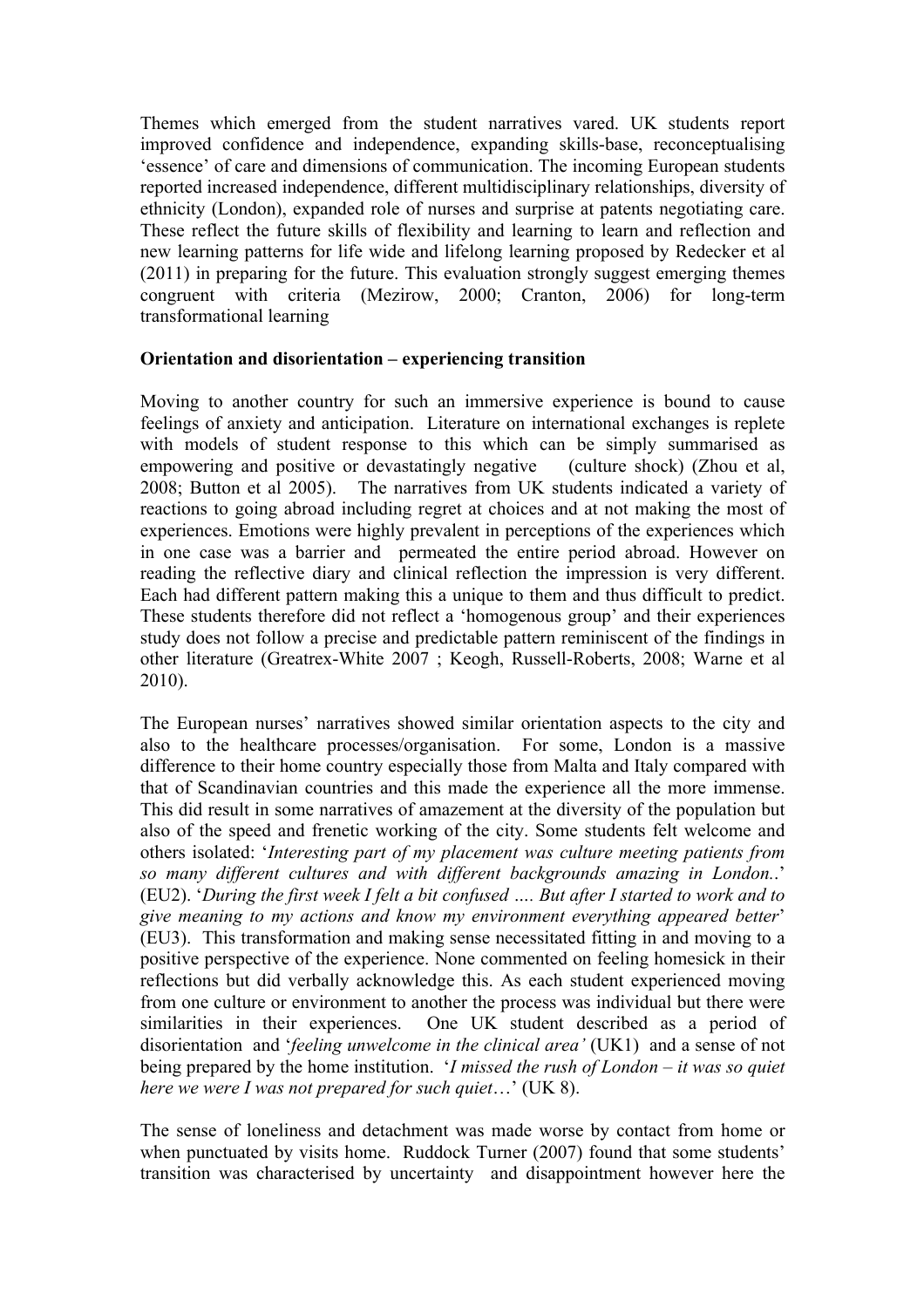common thread was the means and extent to which they embraced this uncertainty and disorientation and adjusted as part of a process of adapting to the reality demands of a new and different culture. Lyons (2002) proposes this process of reflection and construction of meaning is thought to be linked to the elaboration of one's sense of self-identity (and culture) and highly emotive arguing also that this process may to contribute to transformation of meaning perspectives or frames of reference (Lyons, 2002).

#### **Personal growth through challenging experiences**

Students did reveal experiences in unfamiliar situations which stretched their abilities and knowledge. Moving beyond the comfort zone to unfamiliar situations and clinical areas opened up awarenesses and new possibilities and challenges and ultimately, learning. Students recognised the difference yet also the comfort in performing fairly well established skills which they offered in situations to aid 'joining in' which not only exercised them but also enabled new ways to use and develop them. '*The trust the staff have put in me has been a bit of a shock compared to the UK* ' (UK 1) . ' *If you are an exchange student there is less pressure on you to actually get involved when on placement, my advice would be to jump right in and experience all you can.*' (UK12). For some students this was frustrating and they acknowledged their limited experience base and perhaps highlights their limited ability to see the 'bigger picture' of services and care provision '*Many of the patients clearly have mental health problems that was the most challenging part it seems to me that not a lot is done about this . It seems almost that this part is ignored since they are not hurting anyone'* (EU1). As students they are still on their professional journey and exchanges can enhance the limited experience base and impact on how much is learned or connected to prior knowledge. For many they moved beyond their current zone of functioning scaffolding their learning, reflecting and being in socially supportive spaces enabled a sense of what they were about (metacognition) ultimately towards self-efficacy and a new state of 'becoming' reflective of social constructivist processes.

## **Culture immersion: Self-conscious, awareness and knowledge and learning and adjusting**

Living in the host culture allowed a new perspective on their own culture and lifestyle to surface. Much literature focusses on learning new cultures and absorbing differences (Koskinen & Tossavainen, 2004; Callister and Cox, 2006). Wilson-Covington (2001 in Cowan 2007) argue that the nursing profession and values are predominantly determined by western systems and knowledge is at times ethnocentric (Vydelingum, 2006). Narayanasamy and White (2005) highlight that nursing education in the UK exposes students to adapt to and internalize one particular culture and its values and beliefs, that of the majority. Kozub (2013) argues that toprovide culturally competent (or any competent) care students need the ability to reflect on their own beliefs, values and perspectives and develop the ability to understand the perspectives of the other (patient or family). This is not a remote learning task but one ingrained in practice involving emotional and cognitive connections and thus actively learned in direct experiences with patients. The exchange offered therefore to experience crossing a new culture which makes one examine one's own culture and how people are products of that culture (Greatrex-White,2007) which was evident at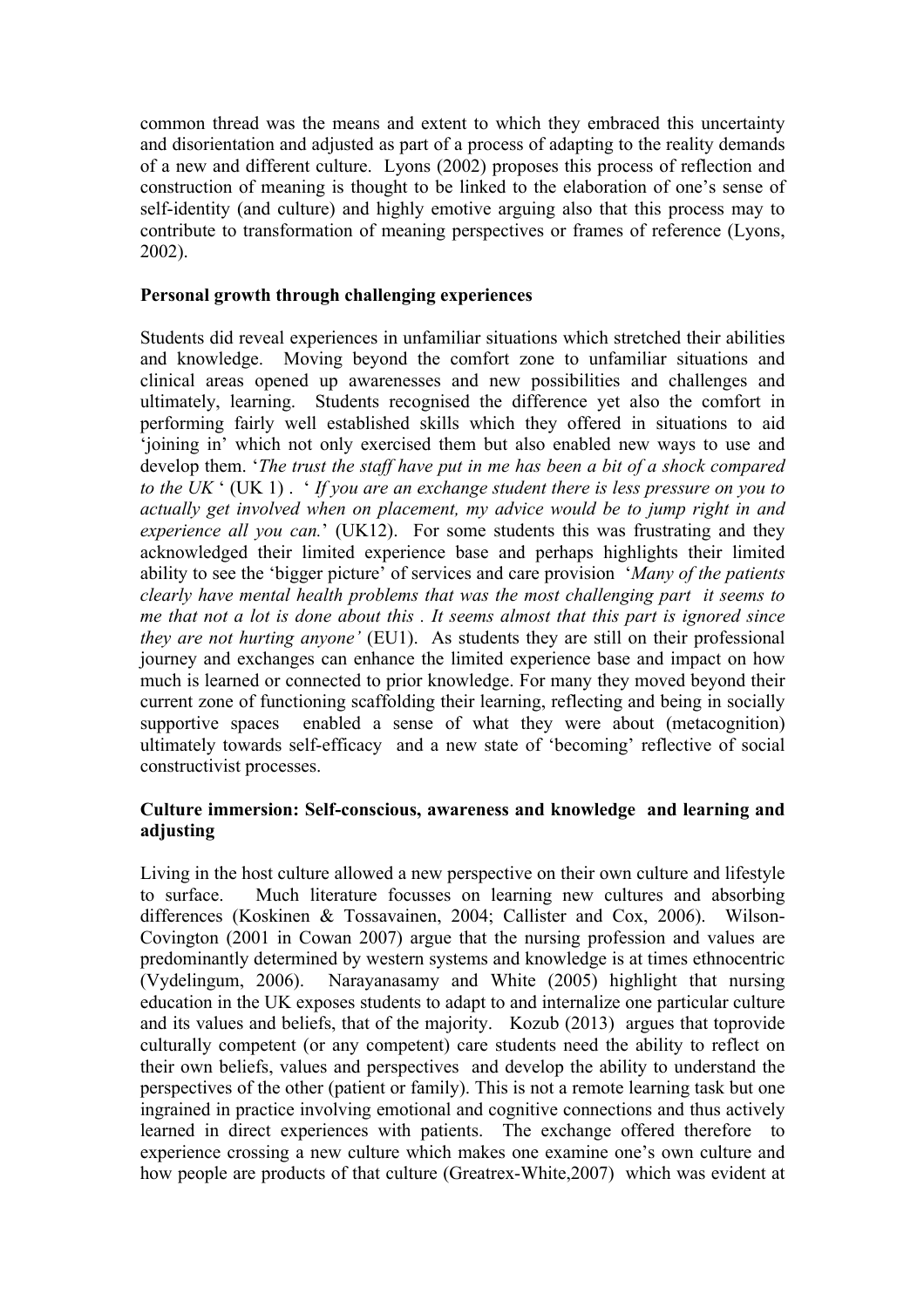times '*Nursing is different, strange really patient contact is most important - being with patients but there it was laid back – monitoring was done remotely blood pressure you know . I need to build rapport make contact with patients*' (UK1). Although the students clearly did not acknowledge limited views or bias and the extent of 'awareness' or culture revelations remains unknown.

Ruddock and Turner (2007) found that students reflecting on their experiences especially with peers from their own culture, and having time out from the host culture, helped put things into perspective, which facilitated adjustment to cultural differences maintaining an open attitude enabled them to compare differences in health care, education and nursing. This was the aim of the blogs and remote support processes. '*Interesting part of my placement was culture meeting patients form so many different cultures and with different backgrounds*' (EU2). '*What caught my attention is that London is very multicultural and therefore there are patients coming from all over the world with different cultures, ethnicity and beliefs I really admired the way the nurses and healthcare staff used to go along with such a wide diversity of patients whilst always maintaining a high standard of professionalism*…' (EU6). Transcultural theorists identify self-awareness as an integral step in the development of culturally congruent care (Kozub, 2013). In considering Leninger and MacFarlane's (2002) explanation of ethnocentrism is a universally held principle but one that is harmful to nursing practice. Furthermore they argue for the value of breadth of experiences and increased self-awareness for nurses to recognise personal bias to free them to move beyond simply acknowledging cultural beliefs, values and biases into the emotional and cognitive realms of culture to use it consciously to integrate cultural competence into professional practice.

#### **Important others and supportive networks**

Saliminen et al (2010) argue that whilst clinical environments and supervisory systems are central to nursing students learning this poses challenges where the educational culture varies from university to hospital based education systems and yet Suikkala, et al (2008) argue that in some areas (notably Finland) pedagogical conditions offered by wards and supervisor skills have improved consistently over the last 10 years. This still creates a challenge for students entering a new system and navigating the process of supervision or mentorship. Though more issues were found with mentors in UK organisations compared with European (according to blogs/reflections). '*I had so many opportunities there was always something to do … feeling more involved*' (UK 5). '*The ward was too busy for me to learn anything…they said they don't have time to teach students'* (EU1). This may also be a reflection of the nature of the clinical area or simply reflective of the early transition period either way, it was isolating and is an important consideration for developing such experiences.

In the context of nurse education and practice professional socialization impacts on students ability to identify dominant values, skills and attitudes and 'becoming' the professional. Mackintosh (2006) suggests that this can also result in a loss of idealism about care and furthermore that the local context drives their transformation to 'fit' the local needs and culture this may also have a detrimental effect on students learning and ultimately patient care. Greatrex- White (2007) suggests that a study abroad has the potential to act as a catalyst to 'awaken' the limiting nature of their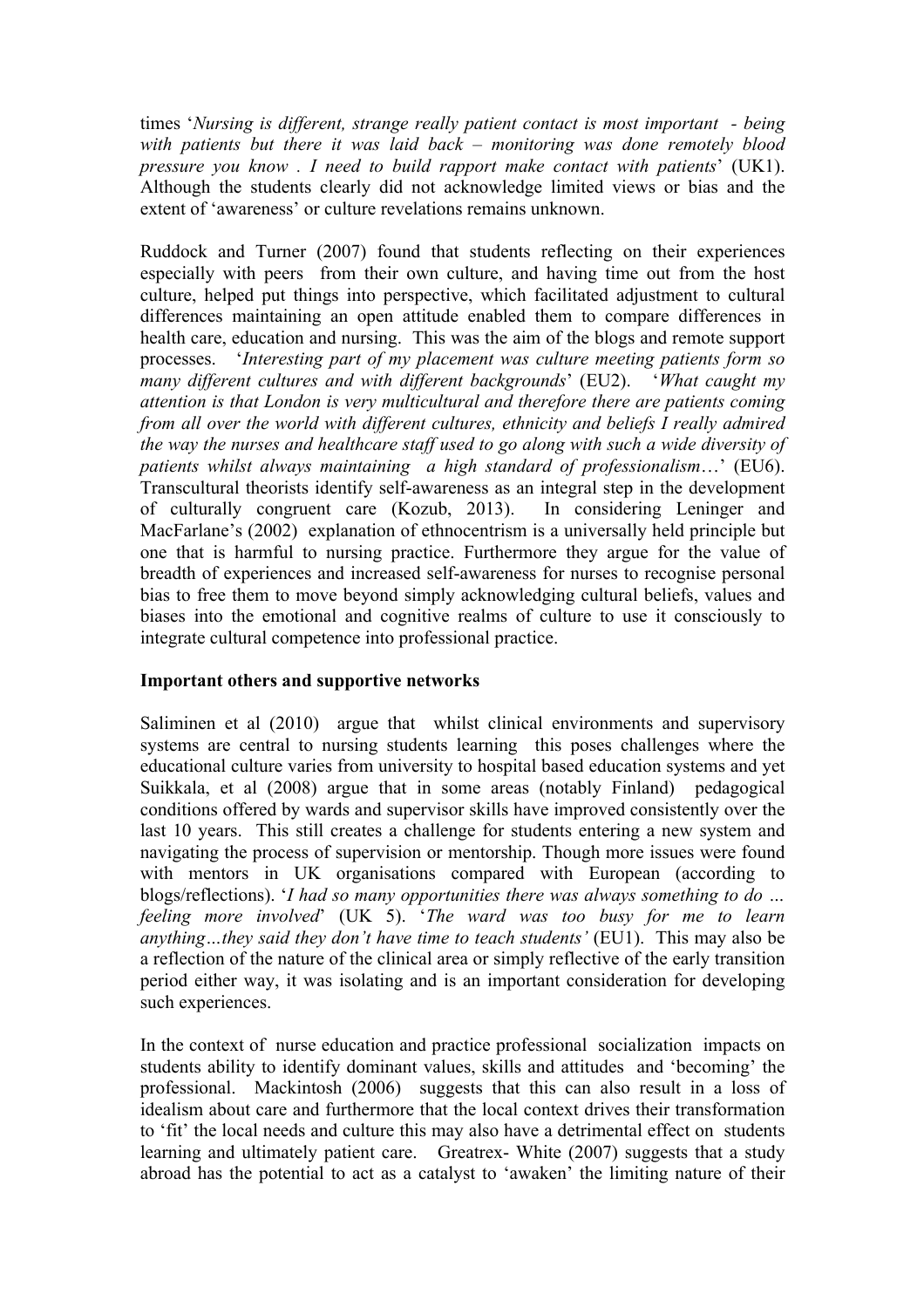socialisation process and emerge with a new awareness of not only self and culture but also of approaches to practice. This taken for granted or passive acceptance which is submerged is raised to consciousness then learning takes place engendering deeper rather than surface approaches to learning (Greasely & Ashworth, 2007).

Multidisciplinary working was a key issue with some of the European students highlighting the different exposure and pattern of healthcare provision. This was most prevalent with the Italian and Maltese nurses in particular but not an issue identified by Scandinavian students. '*Communication between doctors and nurses is*  better. This might be the fact that there is more trust between healthcare *professional's moreover this can guide decision making in health care plans*' (EU5). '*Nurses and doctors gather around at the beginning of the day when I was working in theatres and have a group discussion regarding the schedule of operations and how they should prepare for each and every patient accordingly*' (EU6) . The work of nurses was at times confusing to EU students – some work was considered 'domestic' and thus not appropriate yet is part of everyday care here such as giving out meals and making beds when there were also extremely senior independant practitioner nurses further confusing them on role boundaries. '*Some domestical work is also expected to be done by the nurse this is done by carers in Malta so nurses can focus on important tasks*…' (EU5). '*I worked with specialist nurses that interview patients and discuss where best to direct the patient with diseases …. the nurses here had more responsibility and value*..' (EU3). It must be noted that some students were in year 2 or 3 and thus at differing levels of nursing preparation so some awarenesses are due to the prior exposure however this does not detract from the impact of the immersive exchange period and the awarenesses which emerged.

## **Discussion and Conclusion**

Underpinning all the accounts and narratives are the sense of collegiality and connectedness to the locations and professionals they encountered. The awareness of this was variable and the process it seems, continues after returning. From the UK students perspective changes continue to emerge up to several months on return. One could argue a deeper transformation process which began during the exchange continues reveals a key attribute to lifelong learning and life wide learning reflected in the central paradigm of learning and being reflexive and responsive for the future proposed by Redecker (2009) .

The original questions posed focussed on what are students perceptions of such experiences which has been presented here as varied individual and certainly overall transformative. The views of nursing emerge as varied to from incredulity to awe though what the impact would be on qualified practitioners more established in a sense of professional self would be interesting. The experiences are different from the UK versus the EU students yet individual narratives all point to transition and some form of personal and professional learning. For the year 3 students they are on the cusp of professional qualification and the responsibilities and uncertainties this brings. Experiences and this other type of transition then are influenced by role models and mentors, regardless of country (Kaihlanen et al 2013). This period of 'liminiality' also points to a complex picture of understanding how students make sense of the exchange. Literature indicates that at this point students' perceive an insecurity and anxiety level manifesting in knowledge, skills and practice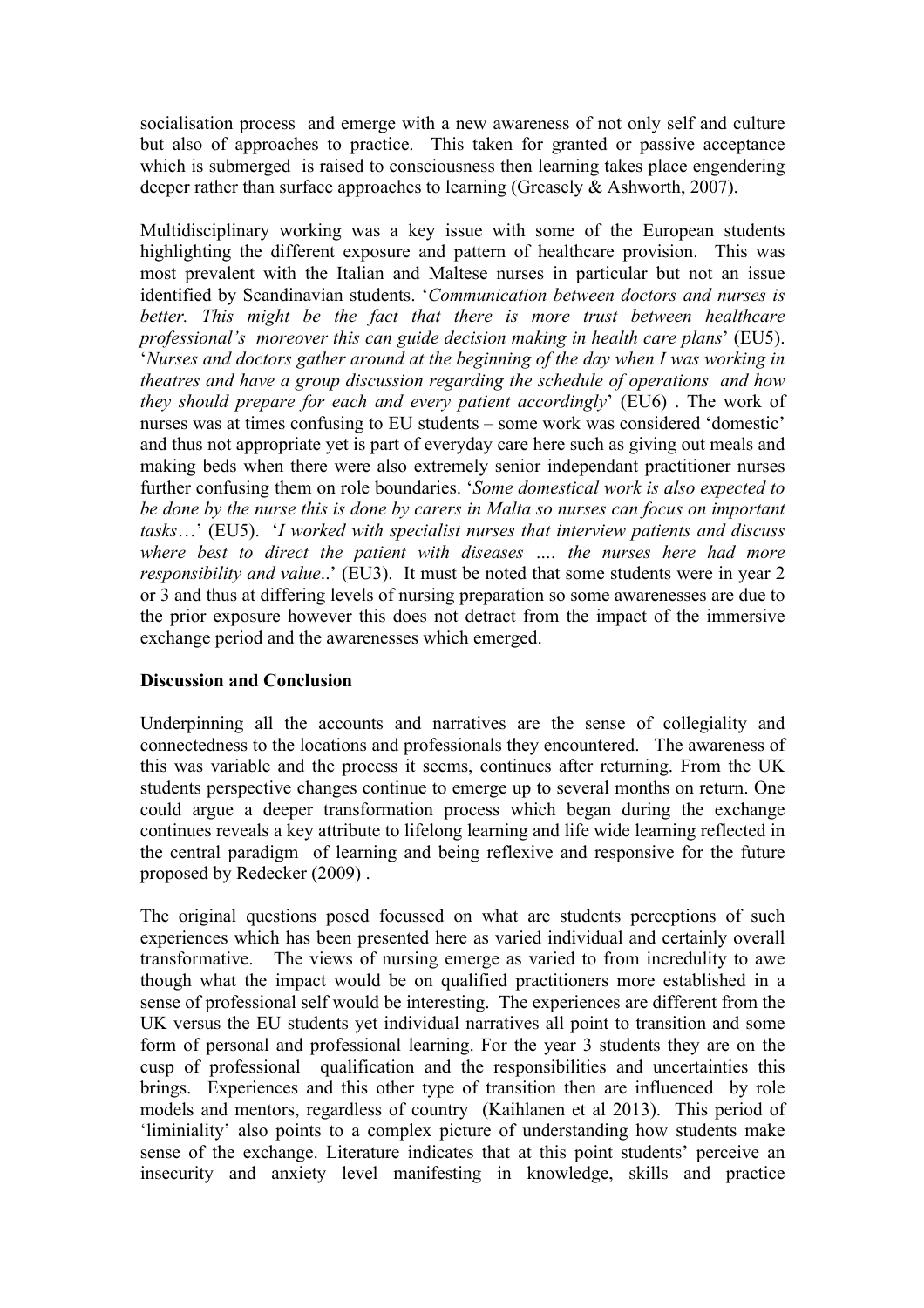deficiencies. The additional stress of an immersive cultural experience may in fact illustrate skills of resilience or ability to overcome this but could also add to the anxiety experienced. Alongside developmental and intellectual development one could also argue socio-cultural and societal context adaptions are also happening. Furthermore it is argued that resilience a process of coping and adapting to adversity that can be learned (MacAllister & McKinnon, 2009) and opportunities such as this contribute.

A final question which was posed initially was what 'else' is there to be learned from this experience? This is rather difficult to discern since the various facets of the exchange experience are all interrelated and yet individual. There does appear to be a question of the 'who' elects to go on exchange and are they open to such transformative experiences and how could the benefits and insights gained be harnessed and utilised for students who do not go on exchange?

Campesino (2008) proposes that new and innovative educational approaches are needed to prepare a workforce that responds to diverse needs of people from a wide variety of cultural backgrounds, languages, and worldviews. The challenge is how to do this for transformational learning to occur in Mezirow's (2000) definition:

'The process by which we transform our taken-for-granted frames of reference (meaning perspectives, habits of mind, mind-sets) to make more inclusive, discriminating, open, emotionally capable of change, and reflective so that they may generate beliefs and opinions that will prove more true or justified to guide action'. (p. 8)

One can therefore conclude that the exchange does impact on students either through redefining nursing practice, developing a positive attitude to health which is valuable contribution to developing a more global attitude towards professional practice. Duffy et al (2003) point out that adequate preparation of students going abroad is essential and ideally that language proficiency of the host country is important . This was evident here but since most of the host countries spoke English the key aspect was how much language is enough to care for clients and also how students could embrace the extra effort to learn the language once there. Evanson and Zust (2006) and Button et al (2005) conclude that short term immersion experiences can enhance students cultural competence as well as having lasting effects on their personal and professional lives.

(4538 words)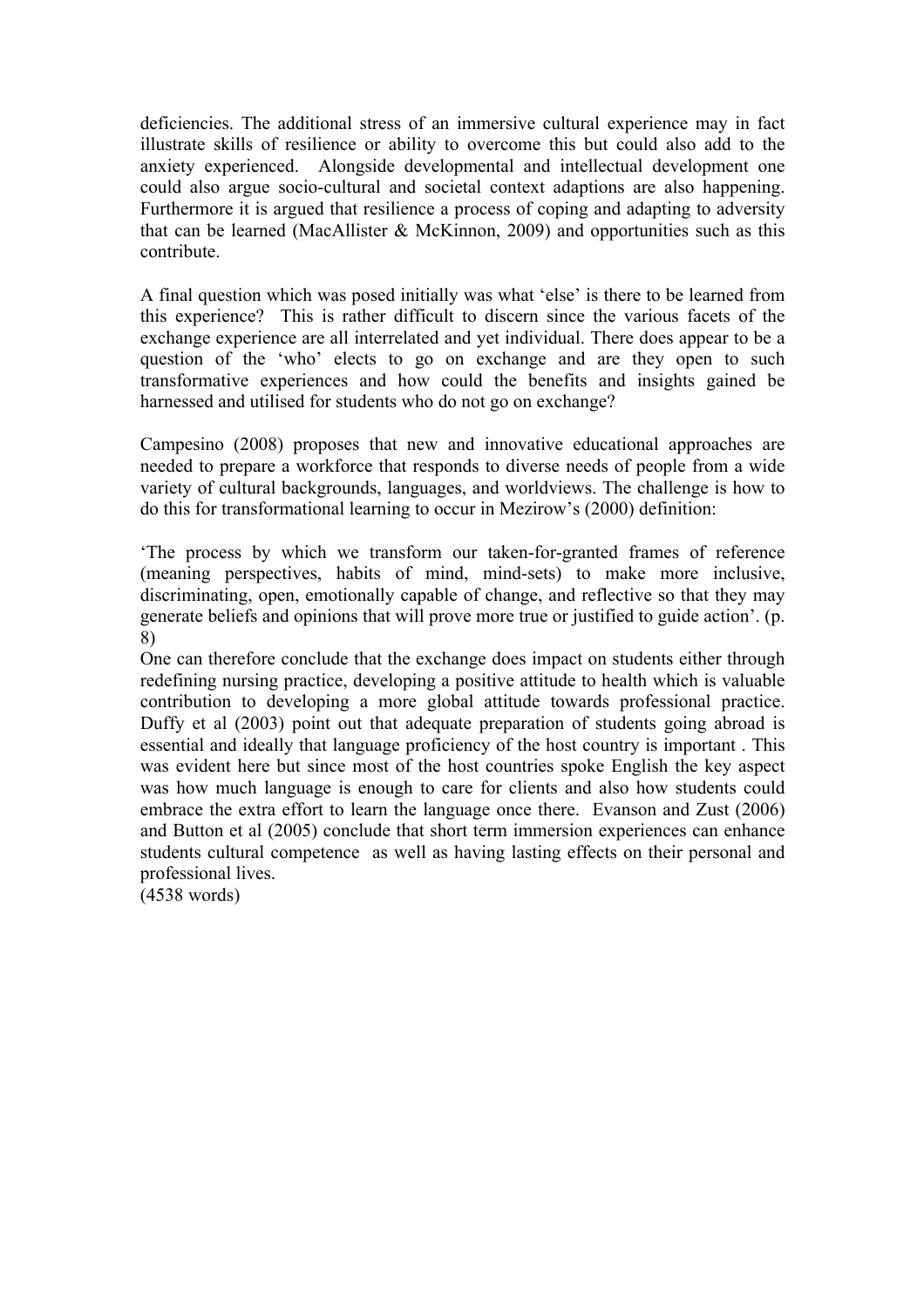#### **References:**

Berry, K. S. (2006). Research as bricolage: Embracing relationality, multiplicity and complexity. In K. Tobin & J. L. Kincheloe (Eds.), Doing educational research: A handbook (pp. 87-116). Rotterdam: The Netherlands: Sense Publishers.

Berry, K. S. (2011). Embracing radical research: A commentary on 'To the next level: Continuing the conceptualization of the bricolage'. In J. L. Kincheloe, k. hayes, S. Steinberg, & K. Tobin (Eds.), Key works in critical pedagogy (pp. 279-284). Rotterdam, The Netherlands: Sense Publishers.

Button,L. Green, B. Tengnah, C. Johansson, I., & Baker, C. (2005) The impact of international placements on nurses' personal and professional lives: literature review. *Journal of Advanced Nursing* 50 (3): 315–324,

Callister, L. C & Cox, A, H. (2006) Opening our hearts and minds: The meaning of international clinical nursing electives in the personal and professional lives of nurses. *Nursing & Health Sciences* 8 (2): 95–102

Campesino, M. (2008) Beyond transculturalism: critiques of cultural education in nursing. *J Nurs Educ*ation. 47(7):298-304.

Campinha-Bacote, J. (2002) The process of cultural competence in the delivery of healthcare services: a model of care*. Journal of Transcultural Nursing* 13(3): 181- 184

Cowan, R. (2007) An appraisal of European exchange programmes for nursing students. *Nursing Standard* 21 (22): 40-47

Cranton, P. (2006). Understanding and promoting transformative learning: A guide for educators of adults (2nd ed.). San Francisco: Jossey-Bass.

Denzin, N. K., & Lincoln, Y. S. (1999). The SAGE handbook of qualitative research (3rd ed). Thousand Oaks, CA: Sage Publications.

Duffy, M.E. Farmer, S, Ravert, P., & Huittinen, L. (2003) Institutional issues in the implementation of an international student exchange program. *The Journal of Nursing Education* 42(9):399-405

European Commission (2012) The Bologna process – towards the European higher education area .

http://www.ehea.info/Uploads/(1)/Bologna%20Process%20Implementation%20Repor t.pdf  $(Accessed 12<sup>th</sup> July 2014)$ 

Evanson, T. A,. & Zust, B. L (2006) 'Bittersweet knowledge': the long term effects of an international experience*. Journal of Nurse Education*. 45: 412-419

Greasley, K., & Ashworth, P. (2007) The phenomenology of 'approach to studying': the university student's studies within the lifeworld. *British Educational Research Journal*, 33 (6): 819-843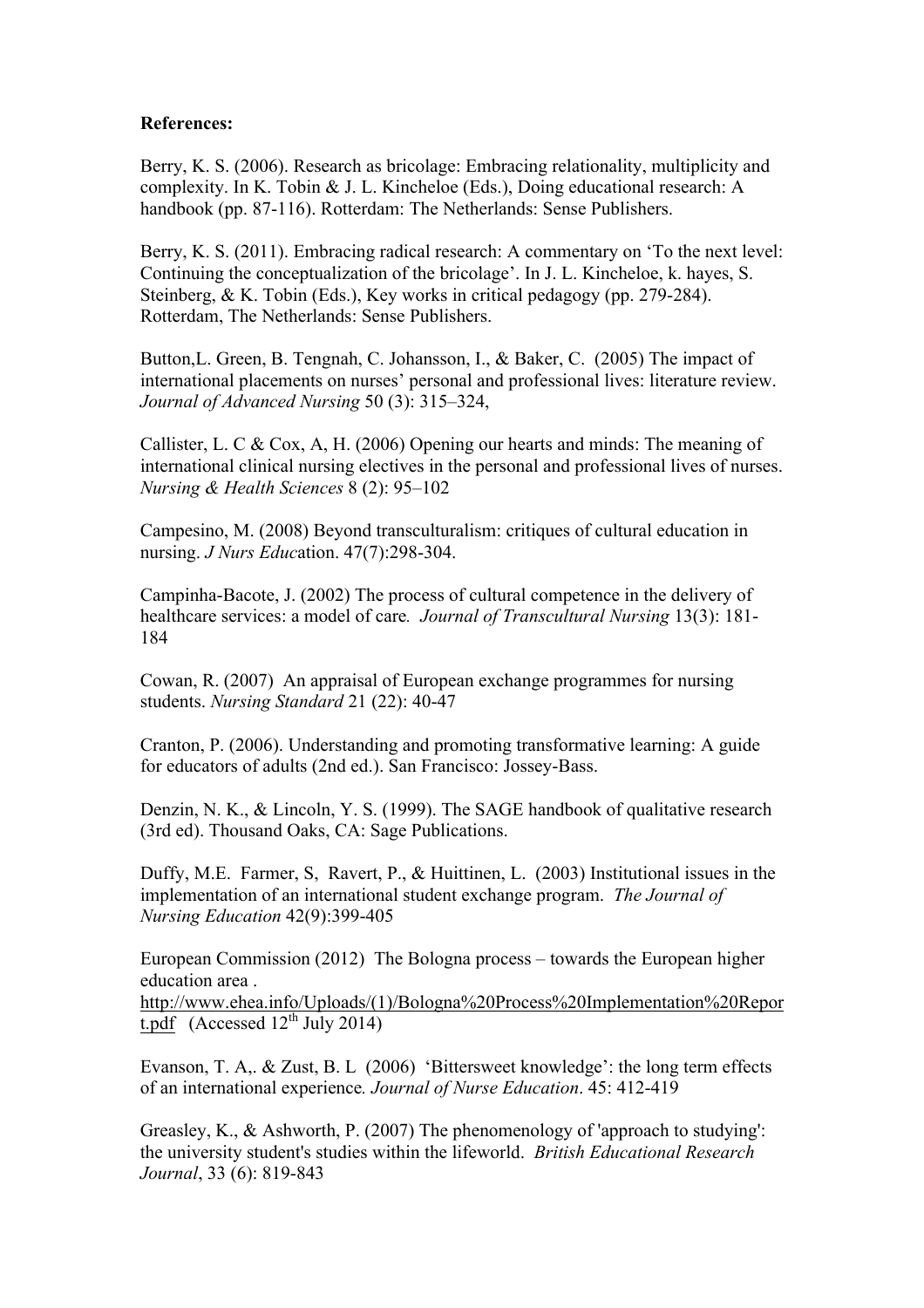Greatrex-White, S. (2007) A way of seeing study abroad: narratives from nurse education. *Learning in Health and Social Care* 6 (3): 134–144

Greatrex-White, S. (2008) Internationalization and learning in health and social care. *Learning in Health and Social Care*. 7 (2): 60-63

Harvey, N., & Holmes, C.A. (2012) Nominal group technique: An effective method for obtaining group consensus. *International Journal of Nursing Practice* 18: 188 - 194

Kaihlanen, A. Lakanmaa, R-L., & Salminen, L. (2013) The transition from nursing student to registered nurse: the mentor's possibilities to act as supporter. *Nurse Education in Practice*. 13: 418-422

Keogh, J., & Russel-Roberts, E. (2009). Exchange programmes and student mobility: meeting student's expectations or an expensive holiday? *Nurse Education* 29 (1): 108- 116.

Kincheloe, J. L. (2001). Describing the bricolage: Conceptualizing a new rigor in qualitative research. *Qualitative Inquiry*, 7(6), 679-672.

Kincheloe, J. L. (2004). Introduction: The power of the bricolage: Expanding research methods. In J. L. Kincheloe & K. S. Berry (Eds.), *Rigour and complexity in educational research: Conceptualizing the bricolage* (pp. 1-22). Maidenhead: Open University Press.

Kincheloe, J. L. (2008). *Knowledge and critical pedagogy: An introduction*. Dordrecht: Springer.

Koskinen, L., & Tossavainen, K. 2004, Study abroad as a process of learning intercultural competence. *International Journal of Nursing Practice* 10 : 110-120

Koskinen, L., Kelly, H. T., Bergknut, E., Lundberg, P., Muir, N., Olt, H., & De Vlieger, L. (2012). European Higher Health Care Education Curriculum Development of a Cultural Framework. *Journal of Transcultural Nursing*, 23(3), 313-319

Kozub, M. (2013) Through the eyes of the other: using event analysis to build cultural competence. *Journal of Transcultural Nursing*. 24 (3): 313-318.

Leninger, M., & MacFarlane, M.R. (2002) *Transcultural nursing: concepts theories, research and practice*. (3rd ed) New York. McGraw-Hill publ.

Mackintosh, C. (2006) Caring: the socialisation of pre-registration student nurses. *Int Journal Nurs Studies.* 43 (8): 953-962

MacAllister,. M. & McKinnon, J. (2009) The importance of teaching and learning resilience in the health disciplines: A critical review of the literature. *Nurse Education Today* 29 (4): 371–379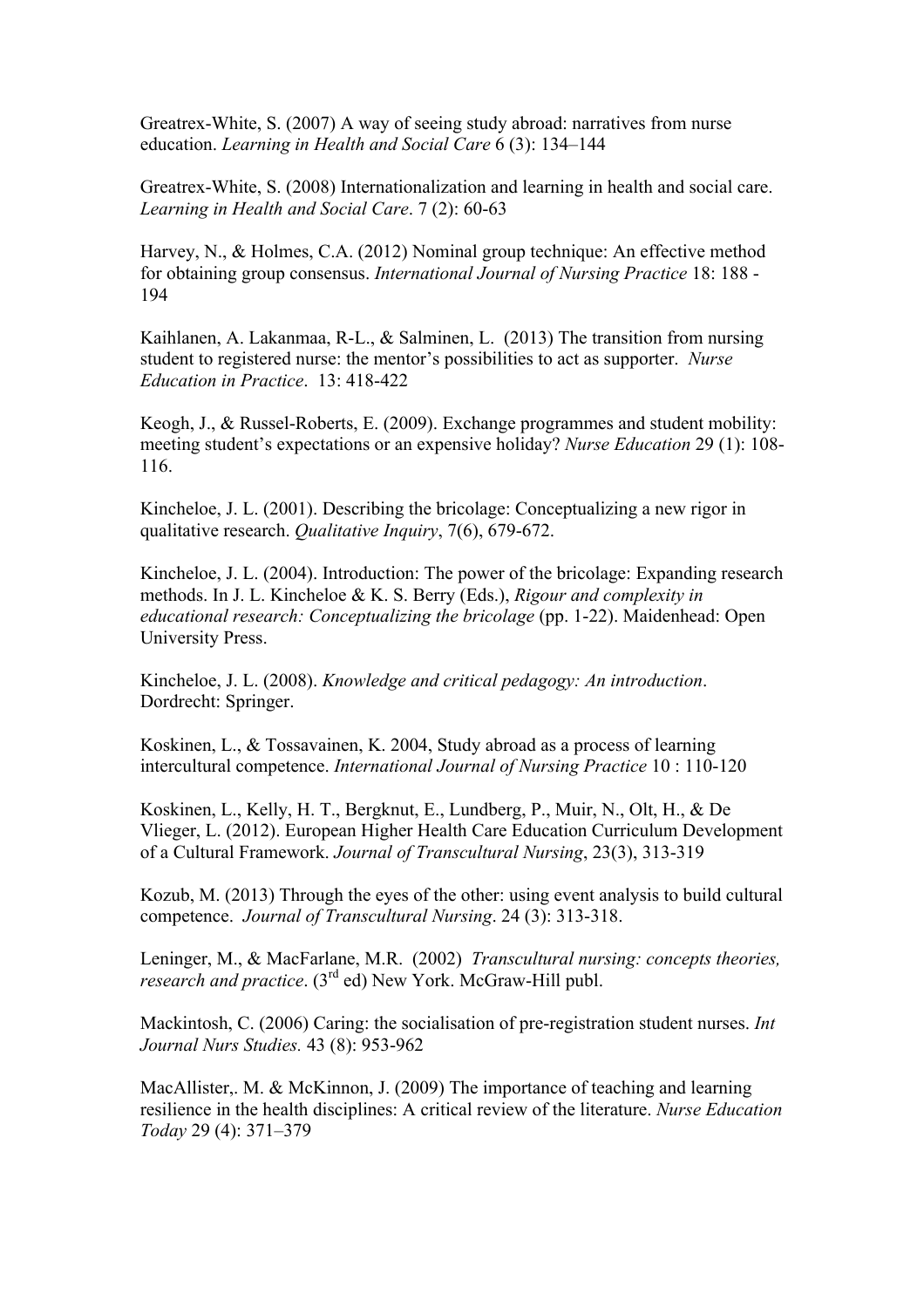McCann, C., Beddoe, E., McCormick, K., Huggard, P., Kedge, S., Adamson, C., & Hugard, J. (2013) Resilience in the health professions: a review of recent literature. *International Journal of Wellbeing*. 3 (1): 60-81

Mezirow, J. (2000). *Learning As Transformation-Critical Perspectives on a Theory in Progress.* John Wiley &Son, Jossey-Bass, San Francisco, CA

Mladovsky, P., Allin, S., Masseria, C., Hernández-Quevedo, C., McDaid., D. & Mossialos, E. (2009) *Health in the European Union: Trends and Analysis.* World Health Organization. Observatory Studies Series No 19.

Narayanasamy, A., & White, E. (2005) A review of transcultural nursing. *Nurse Education Today* 25 (2): 102–111

Pacquiao, D. (2008) Nursing Care of Vulnerable Populations Using a Framework of Cultural Competence, Social Justice and Human Rights. *Contemporary Nurse.* 28 (1): 189-197.

Perry, J., & Linsley, S. (2006) The use of nominal group technique as an evaluative tool in the teaching and summative assessment of the inter-personal skills of student mental health nurses. *Nurse Education Today* 26: 346 -353

Redecker, C., Leis, M., Leendertse, M., Punie, Y., Gijsbers, G., Kirschner, P., Stoyanov, S., & Hoogveld, B. (2011) *The Future of Learning: Preparing for Change.* EUR Number: 24960 EN. European Commission Joint Research Centre Institute for Prospective Technological Studies. Luxembourg. European Commission

Rogers, M. (2012) Contextualizing Theories and Practices of Bricolage Research. *The Qualitative Report* 17 (7): 1-17 http://www.nova.edu/ssss/QR/QR17/rogers.pdf (Accessed 1st August 2014)

Ruddock, H., & Turner, S. (2007) Developing cultural sensitivity: nursing students' experiences of a study abroad programme. *J of Advanced Nursing* 59 (4): 361-9

Salminen, L., Stolt, M., Saarikoski, M., Suikkala, A., Vaartio., H, & Leino-Kilpi. H. (2010) Future challenges for nurse education: a European perspective. *Nurse Education Today* 30(3) :233-8.

Shieh, C. (2004) International exchange program: findings from Taiwanese graduate nursing students*. Journal of Professional Nursing* 20 (1): 33-39

Suikkala, A., Leino-Kilpi, H., & KataJisto, J. (2008) Nursing student –patient relationships: a descriptive study of students' and patients' views*. International Journal of Nursing Education Scholarship*. 5 (1): 1–12

Sweeney, S. (2012) *Going mobile: internationalisation, mobility and the European Higher Education Area*. York. HEA

Vydelingum, V. (2006) Nurses' experiences of caring for South Asian minority ethnic patients in a general hospital in England *Nursing Inquiry* 13(1): 23–32